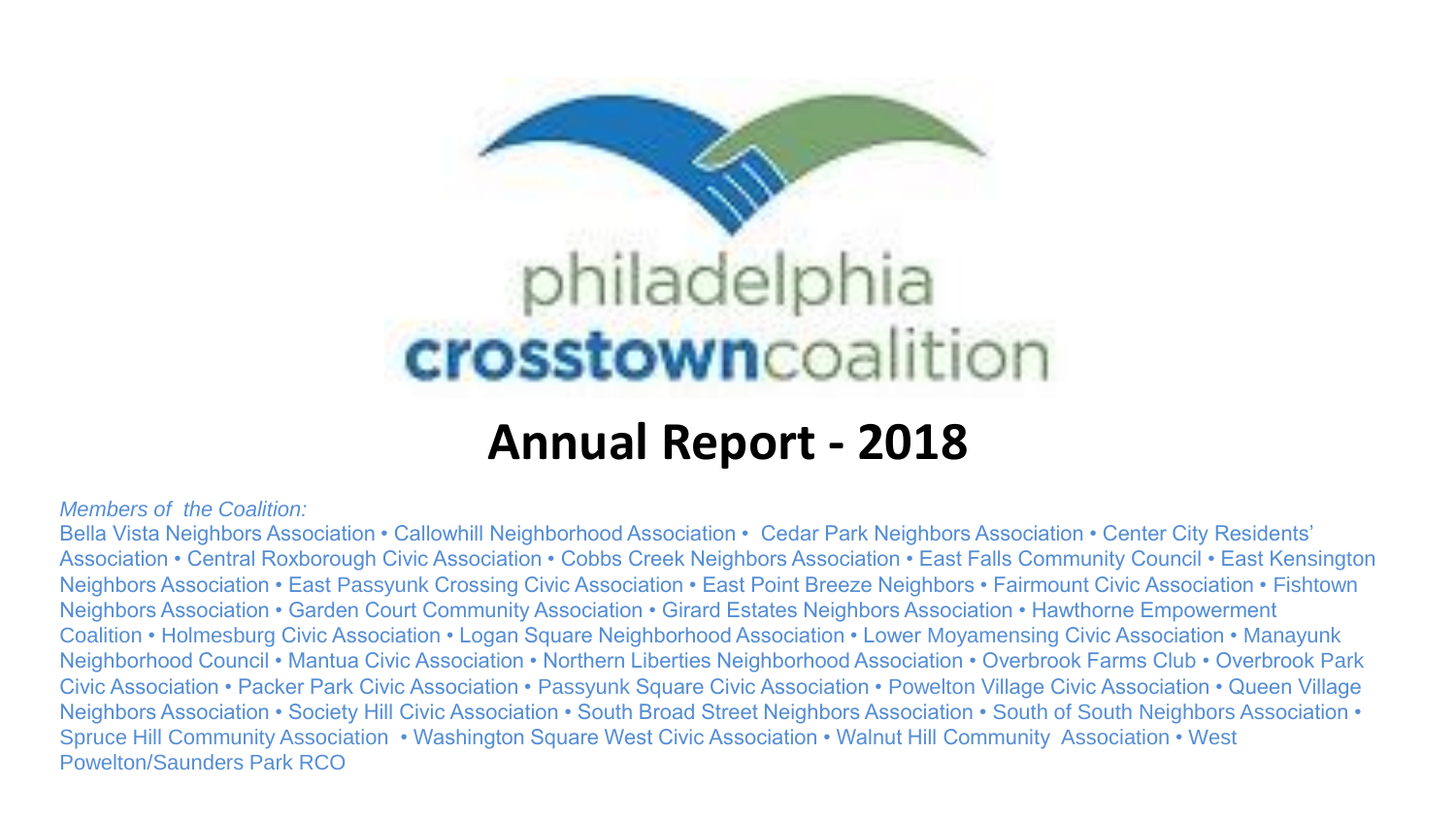### Who We Are…

- The Philadelphia Crosstown Coalition is a federation of Registered Community Organizations representing 32 Philadelphia neighborhoods
- The Coalition originated in 2007 when four civic associations allied to address Zoning Code reform. Over the next four years, the Coalition added seven members and its representatives attended dozens of meetings and generated hundreds of pages of analysis.
- Immediately after the enactment of the Zoning Code, the Coalition refocused on the proposed Actual Value Initiative property tax regime. During the AVI campaign, the organization grew to 24 members and helped to make sure that AVI was implemented "right not recklessly," as our slogan put it.
- In April of 2014, the Coalition institutionalized, creating a nonprofit to pursue common goals of the constituent members under the direction of a board of delegates appointed by member civics.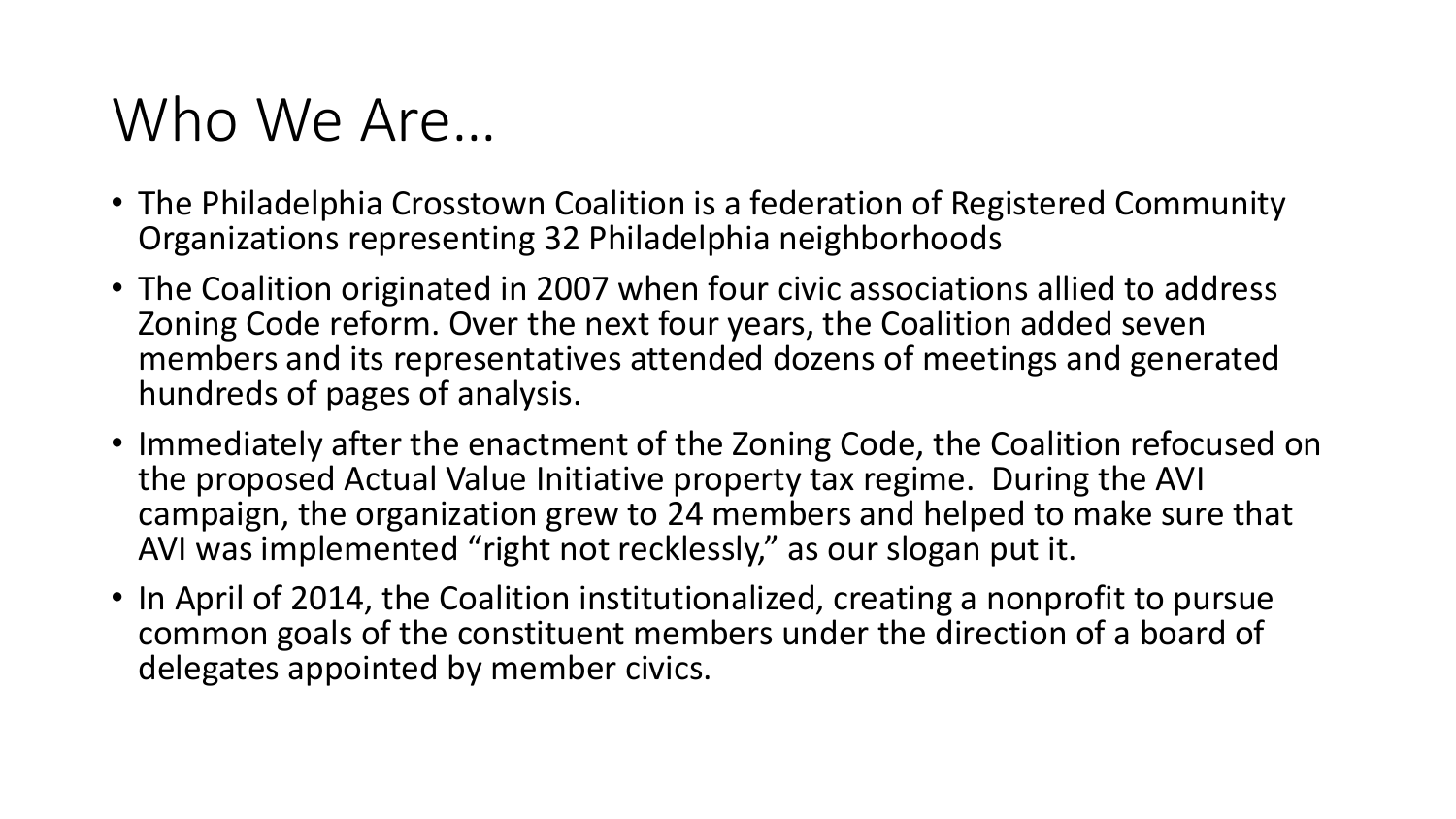### PCC Executive Committee 2017-18



Chair Jeff Hornstein Queen Village NA



Vice Chair Jamie Gauthier Garden Court CA



Vice Chair Joe Kain Fishtown NA



**Treasurer** Ilene Wilder Passyunk Square CA



Recording Secretary Celeste Hardester Central Roxborough CA



Chair Emeritus Steve Huntington Center City RA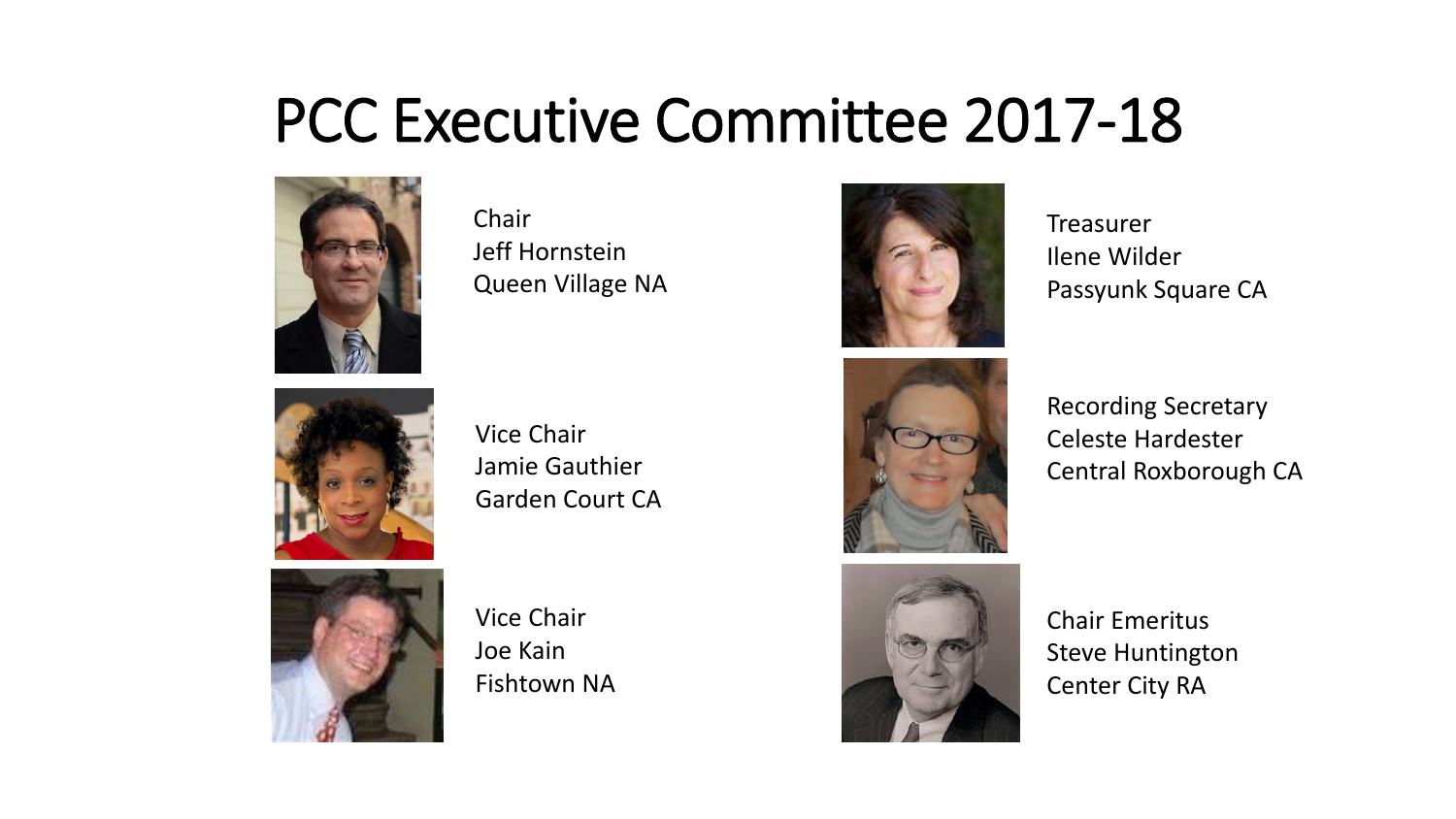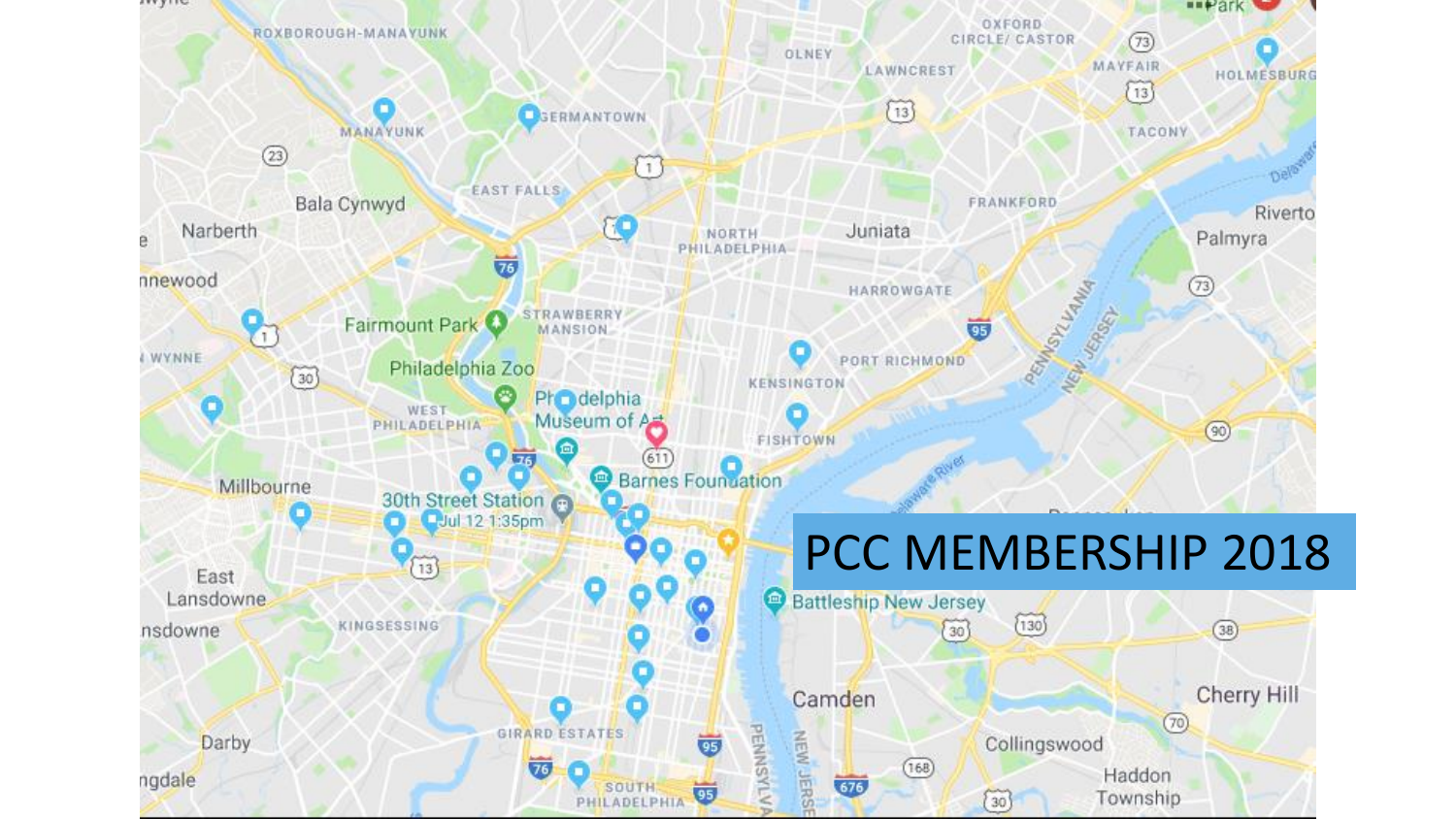## Executive summary

- In the past year, PCC membership has grown by 28%, from 25 to 32 associations. PCC's membership today spans the City from Holmesburg to Packer Park, Society Hill to Cobbs Creek
- PCC was an active participant in conversations around affordable housing, changes to the zoning code, public education, parking, bike lanes, and many other citywide issues of concern to the neighborhoods
- PCC also leads the discussion ensuring that RCOs have adequate insurance coverage to protect the hundreds of volunteers that make our neighborhoods great. We continue to work toward passage of state and city legislation. In any case, we aim to have a citywide D&O policy for PCC members in place by 2019.
- Active committees:
	- Zoning & Land Use (chair: Steve Huntington, CCRA)
	- Education (chair: Jeff Hornstein, QVNA)
	- Affordable Housing (co-chairs: Brandy Bones, BVNA and Judy Applebaum, WSWCA)
- In-formation:
	- Tax & Finance (chair: Wade Albert, CCRA)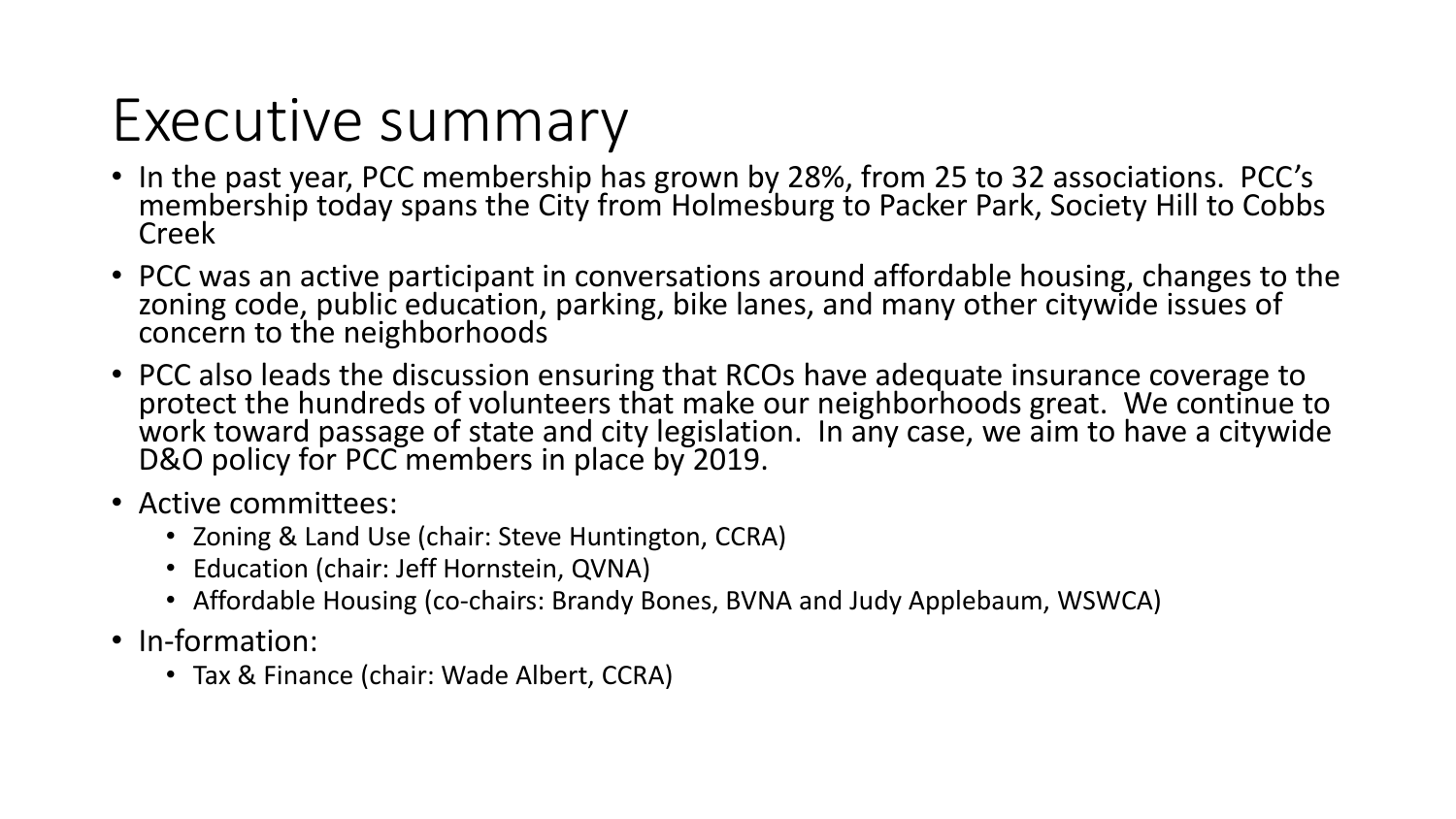#### PROFIT AND LOSS

#### January - May, 2018

|                                        | <b>TOTAL</b> |
|----------------------------------------|--------------|
| Income                                 |              |
| 435000 Restricted Account              |              |
| 43501 Giving Circle                    | 9,430.00     |
| 43502 Puerto Rico Relief Donations     | 350.00       |
| <b>Total 435000 Restricted Account</b> | 9,780.00     |
| 47200 Program Income                   |              |
| 47230 Membership Dues                  | 1,520.00     |
| Total 47200 Program Income             | 1,520.00     |
| <b>Total Income</b>                    | \$11,300.00  |
| <b>GROSS PROFIT</b>                    | \$11,300.00  |
| Expenses                               |              |
| 000000 Donations                       | 1,100.00     |
| 110000 Bank Fee                        | 32.00        |
| 60900 Business Expenses                | 15.00        |
| 60920 Business Registration Fees       | 0.00         |
| Total 60900 Business Expenses          | 15.00        |
| 62100 Contract Services                |              |
| 62110 Accounting Fees                  | 500.00       |
| <b>Total 62100 Contract Services</b>   | 500.00       |
| 62800 Facilities and Equipment         |              |
| 62890 Rent, Parking, Utilities         | 100.00       |
| Total 62800 Facilities and Equipment   | 100.00       |
| 65000 Operations                       |              |
| 605060 Meetings                        | 608.31       |
| 65011 Dues, Fees, and Subscriptions    | 369.00       |
| 65030 Printing and Copying             | 36.50        |
| 65110 Education Committee              |              |
| 65111 Giving Circle                    | 5,327.00     |
| <b>Total 65110 Education Committee</b> | 5,327.00     |
| Total 65000 Operations                 | 6,340.81     |
| <b>Total Expenses</b>                  | \$8,087.81   |
| <b>NET OPERATING INCOME</b>            | \$3,212.19   |
| <b>NET INCOME</b>                      | \$3,212.19   |

# Finances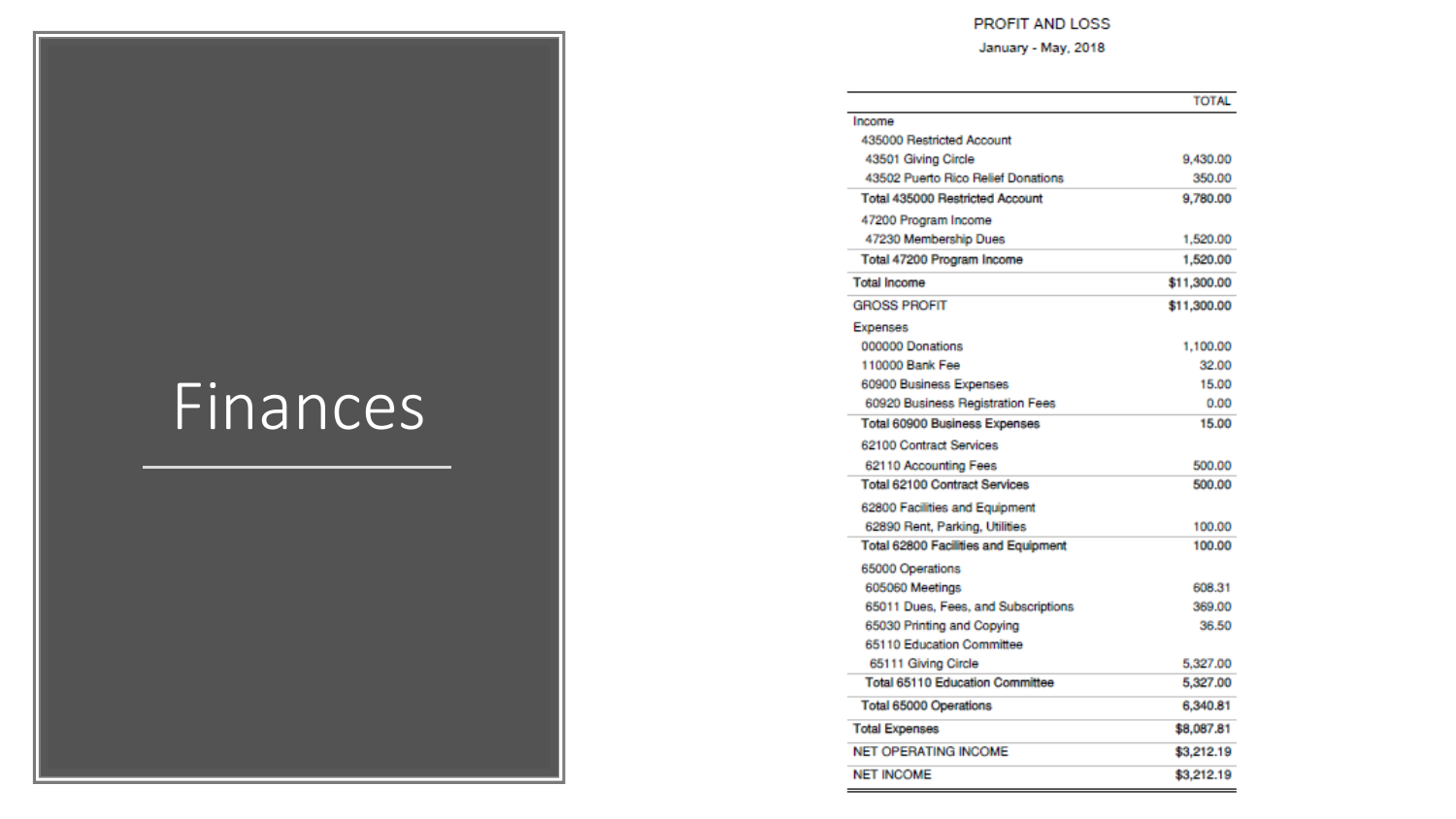# Affordable Housing Committee (1)

- Co-chairs: Brandy Bones (Bella Vista NA), Judy Applebaum (Wash Sq West CA); EC liaison Ilene Wilder (Passyunk Sq CA)
- **Mission:** *The Philadelphia Crosstown Coalition recognizes that housing availability and affordability is a key concern in all of our neighborhoods. The mission of the Philadelphia Crosstown Coalition Affordable Housing Committee is to:*
	- *Educate its RCO members as well as citizens about affordable housing related policy and legislation and how governmental agencies impact affordable housing issues in Philadelphia;*
	- *Advocate for transparent, participatory processes that allow RCO members to participate in affordable housing related initiatives and legislation; and*
	- *Identify specific steps the city can take to ensure that all Philadelphians can access safe, quality affordable housing and create and maintain mixed income neighborhoods.*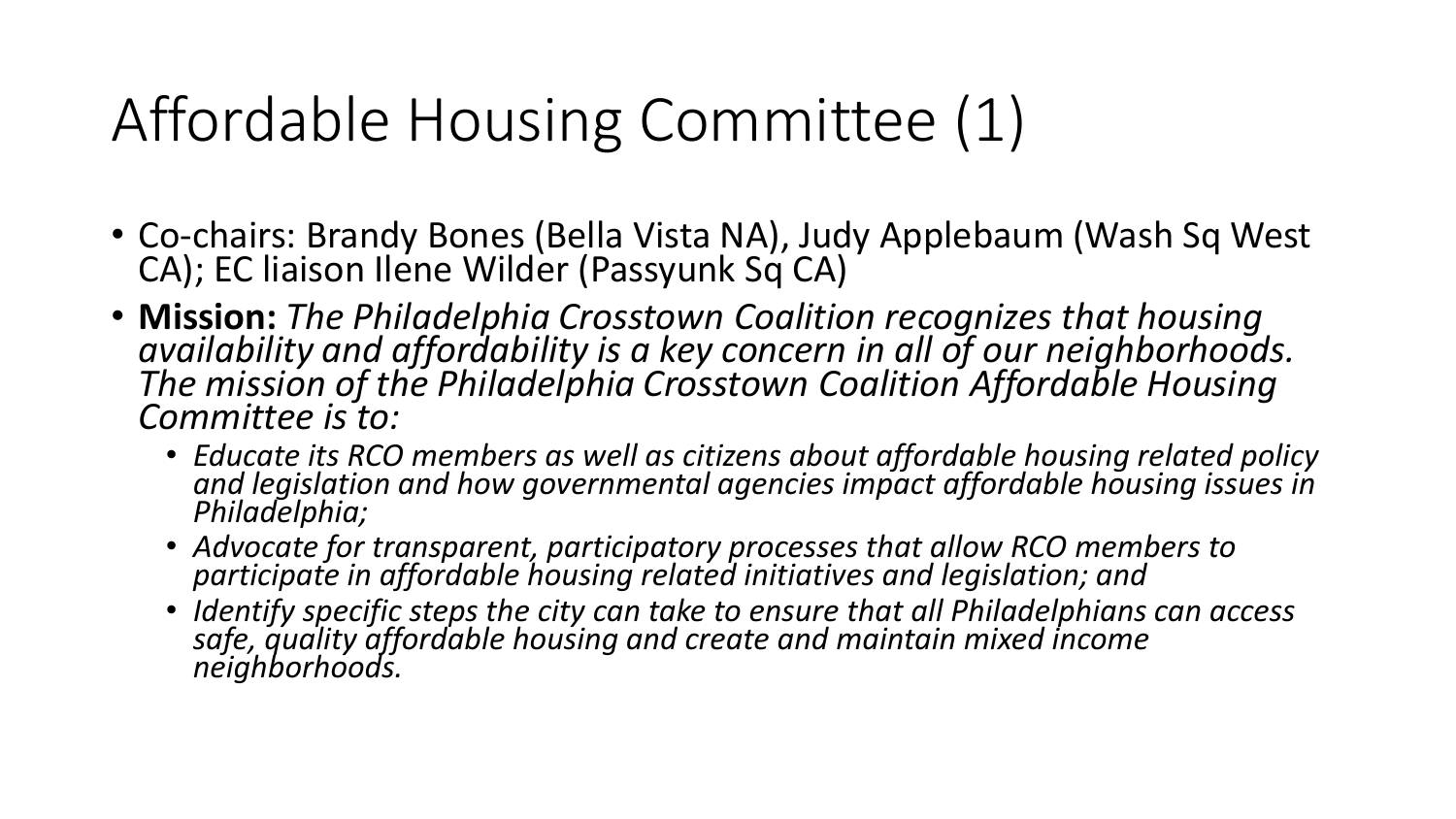# Affordable Housing Committee (2)

Activities of the Affordable Housing Committee since forming in January 2018:

- Chairing Philadelphia's Housing Action Plan Accessing Homeownership Working Group
- Developed Affordable Housing Terms and Definitions and Resource Library
- Developing Materials for RCO Affordable Housing Toolkit
- Opposition to Parking Minimums Bill
- General Education on Affordable Housing Related Bills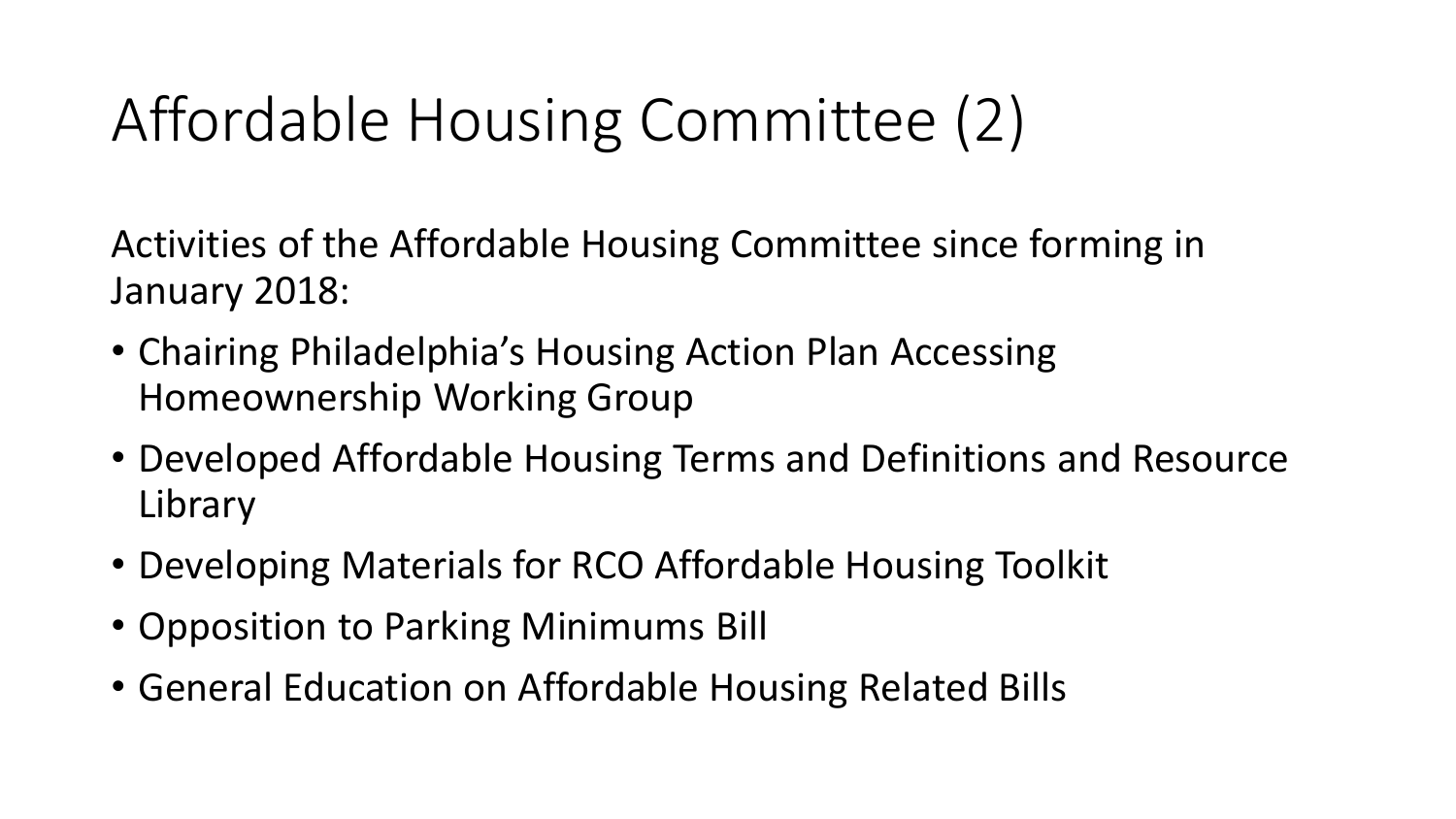# Education Committee

- Chair: Jeff Hornstein, Queen Village NA
- The Friends of Neighborhood Education (FONE) continued as the main focus of the PCC's Education Committee
- Monthly meetings were held throughout 2017 and 2018, drawing together dozens of leaders in the Friends movement at neighborhood pubic schools
- The 4<sup>th</sup> Annual FONE Summit was held at Comcast on April 29, 2017, attracting over 120 participants from more than 25 neighborhoods. Plans are underway for a 5<sup>th</sup> summit on October 13, 2018
- EdComm members were represented on the Selection Committee for the new School Board as well as on the Board itself
- Researchers at Penn are working with FONE to produce a "state of the movement" report that will (hopefully) serve as the basis for fundraising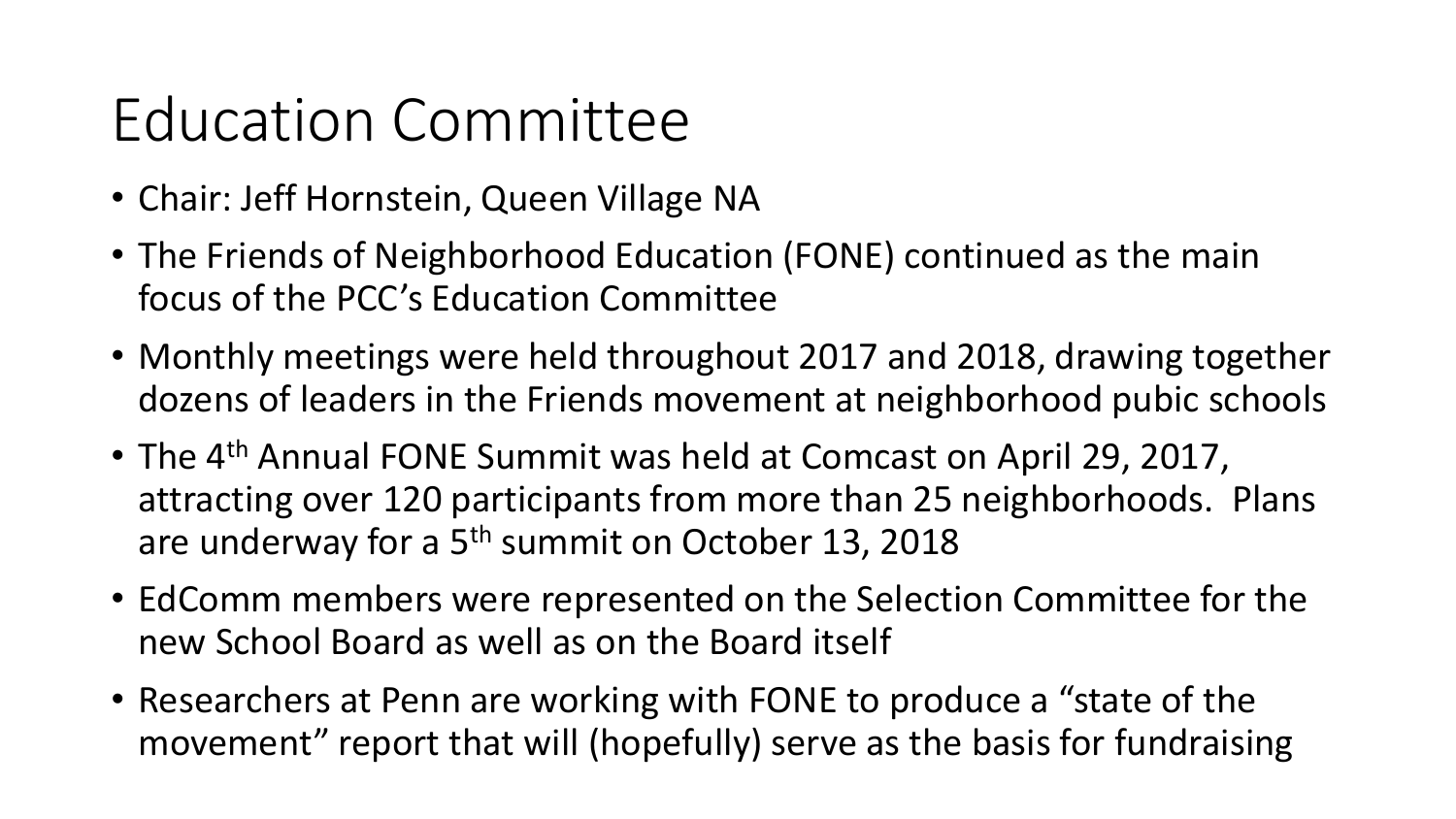# Zoning & Land Use Committee (1)

- Chair Steve Huntington, Center City RA
- The Crosstown's zoning efforts for most of 2017 were spent addressing Bill #170678, which proposed to stimulate the construction of affordable housing units by increasing density in low rise townhouse neighborhoods as well as in midrise and high rise communities.
- PCC conferred with the Building Industry Assn. and the Developer's Workshop to hear the construction industry's take on the proposal. Coalition representatives then attended and reported on a series of taskforce meetings convened by the Bill's sponsor Councilwoman Sanchez commencing in August through early October.
- When the Councilwoman announced in November that she intended to introduce an amended bill for passage without virtually no notice, the Coalition proposed a 75-day window to consider any amended legislation and, further, circulated a summary of the revised legislation to Crosstown members.
- After the amended Bill was introduced, an alternative proposal, the 1% Construction Impact Fee, was suggested. (It passed City Council this week by a vote of 9-8).
- Current and future activity regarding this issue are referred to the Affordable Housing Committee.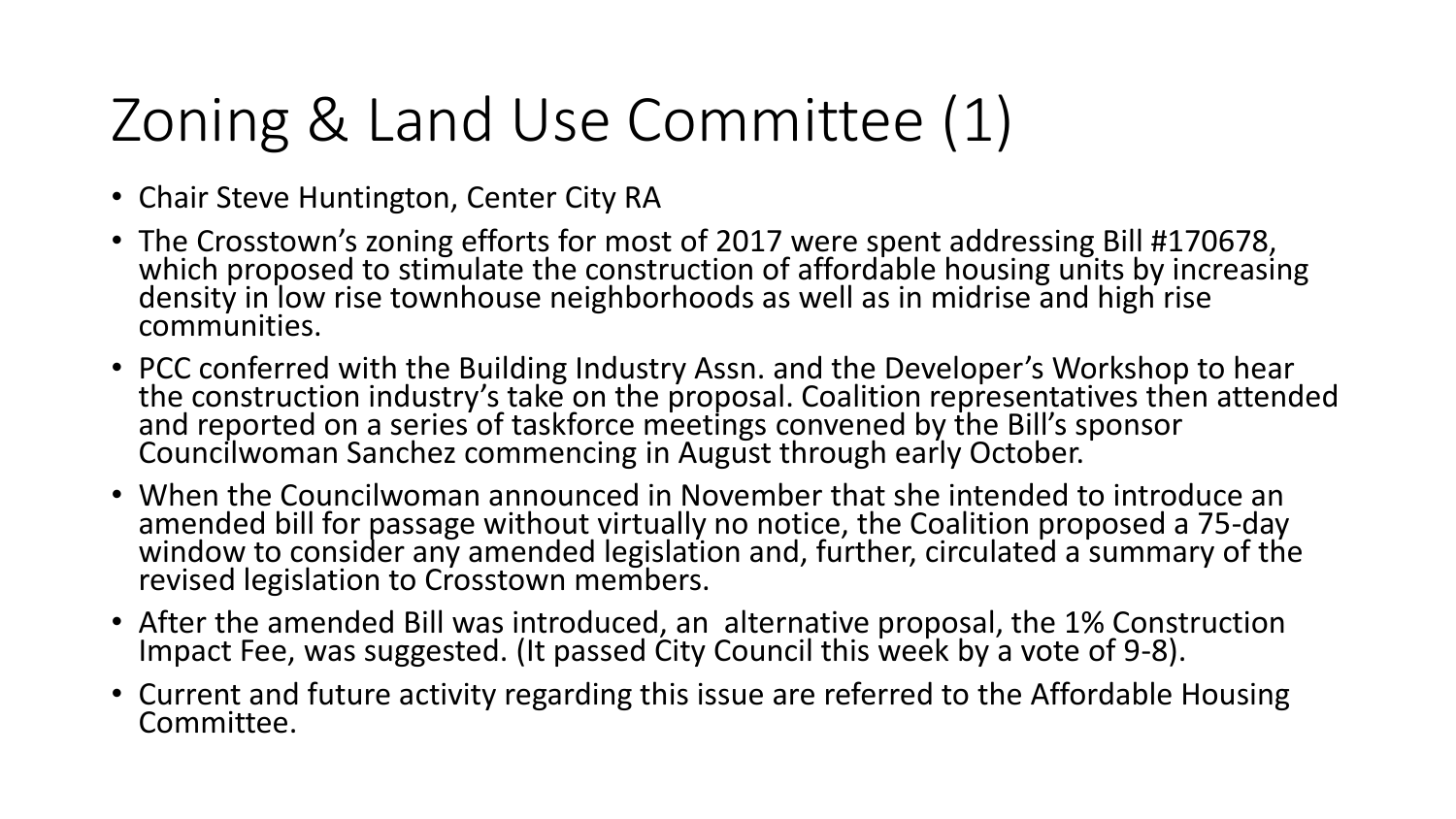# Zoning & Land Use Committee (2)

- With the start of 2018, the Zoning and Land Use Committee asked PCC members to suggest what changes should be implemented in land use procedures, The survey elicited 9 suggestions which the committee discussed at an April 16 meeting and then circulated its minutes to the Board on Apr 24.
- After receiving Board feedback, the Committee sent its suggestions to the Planning Commission for their review. The Committee recommendations together with the Planning Commission comments were then forwarded to the Board on June 4. On June 13th, the committee met again and finalized its recommendations to the Board for its June<sup>'</sup>25<sup>th</sup> meeting.
- The 9 recommendations to the Board are:
	- 1. Elimination of the "Green Grocer" bonus
	- 2. Limiting RSA 5 (single family) to 3 stories
	- 3. Elimination of CMX 3 ground floor residential use
	- 4. Limiting car sales to zones so designated
	- 5. Positing of notices re Historical Commission hearings on site
	- 6. Time By-Right appeals from the date plans are posted
	- 7. Post RCO meeting notices on site
	- 8. Increase CMX 2 height to current parapet height, provided no by-right roof deck
	- 9. Increase CMX 2 unit count to Zoning Code Commission recommendation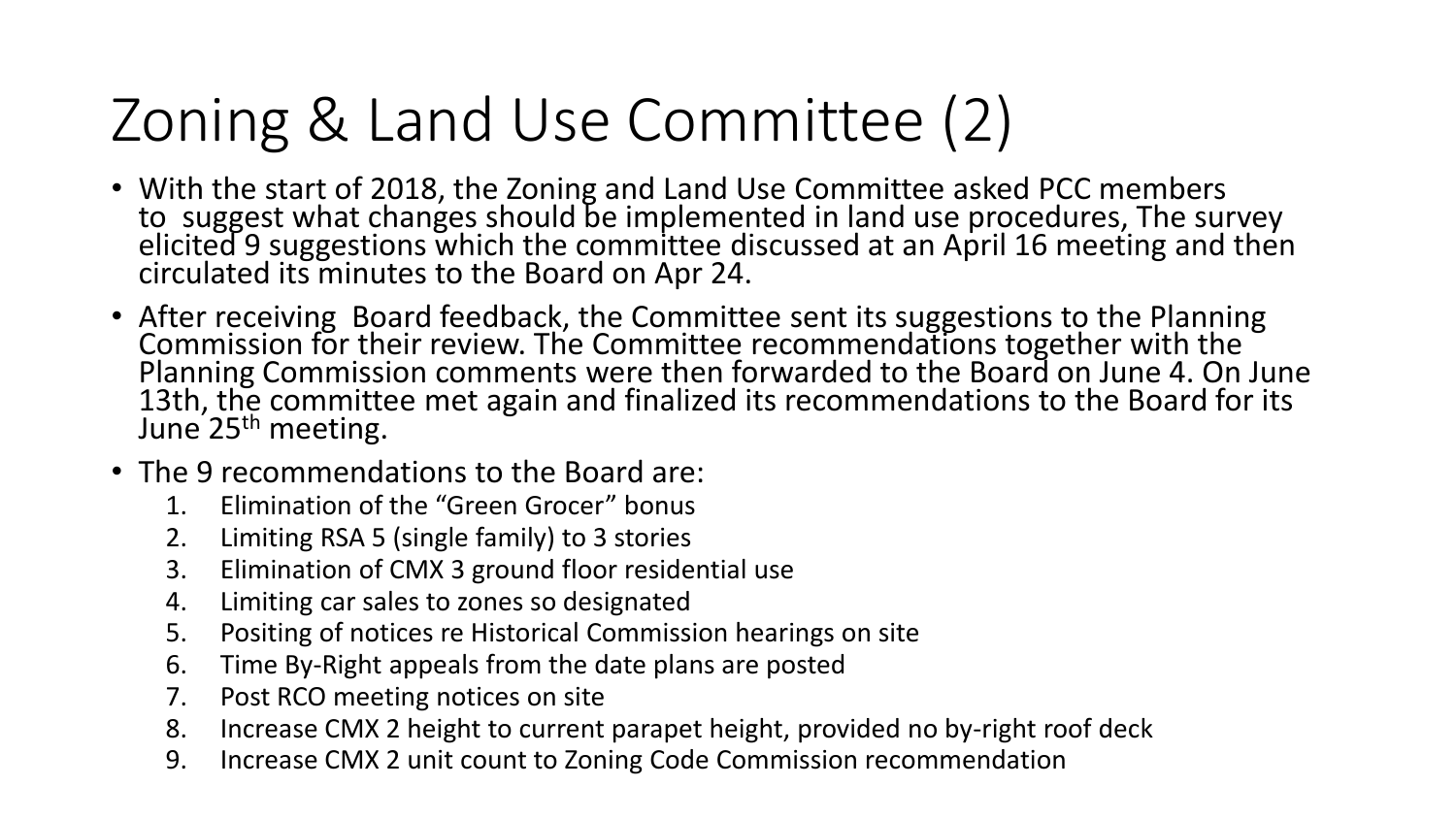## Elections…

- Nominations from the floor
- Chair
- Vice Chairs x2
- Treasurer
- Secretary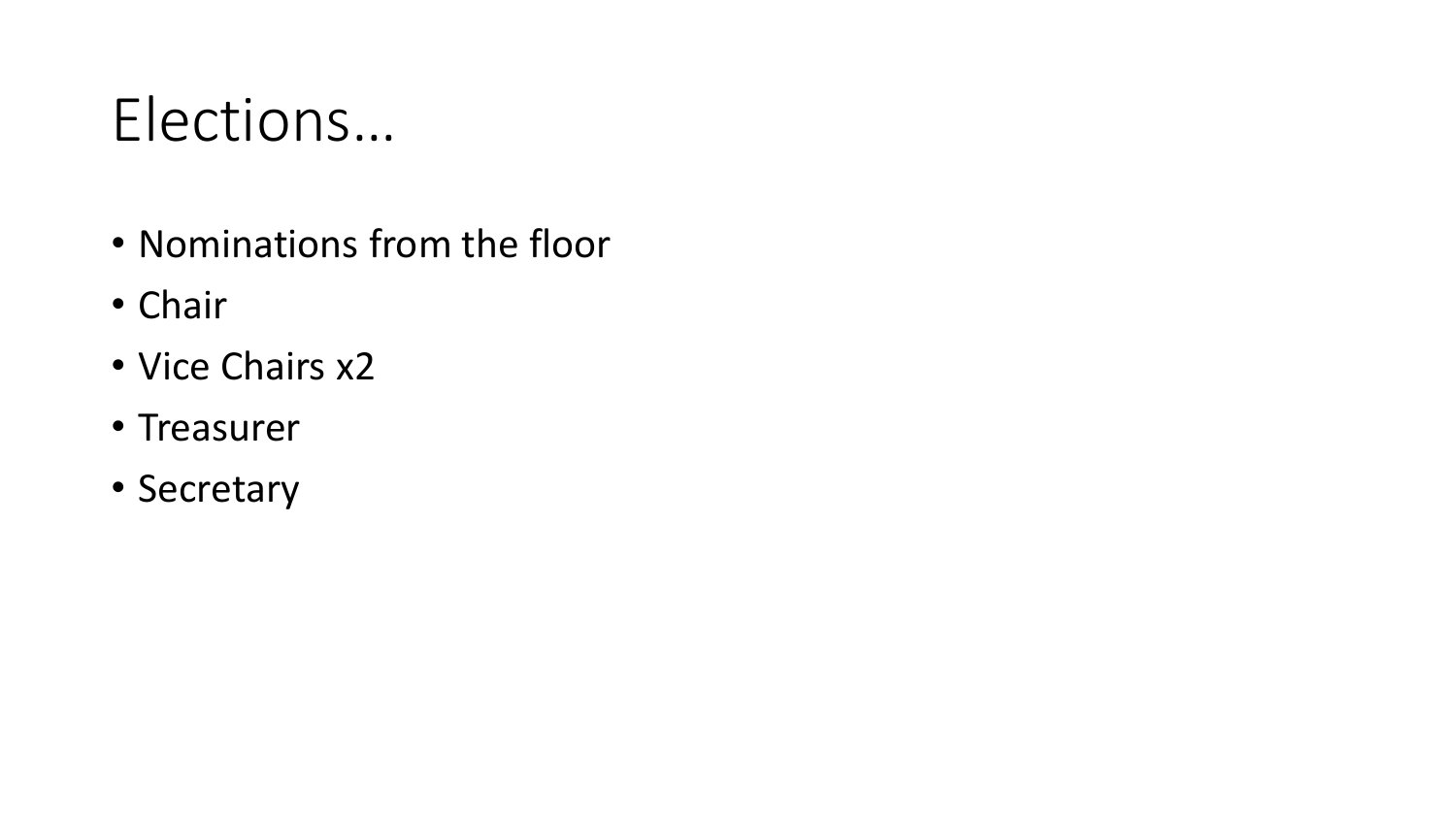### Items of business

- Ratify the recommendations of the Zoning Committee
- Re-form Tax & Finance Committee
- Working group on Organizational Efficiency see if we can figure out ways to make decisions faster